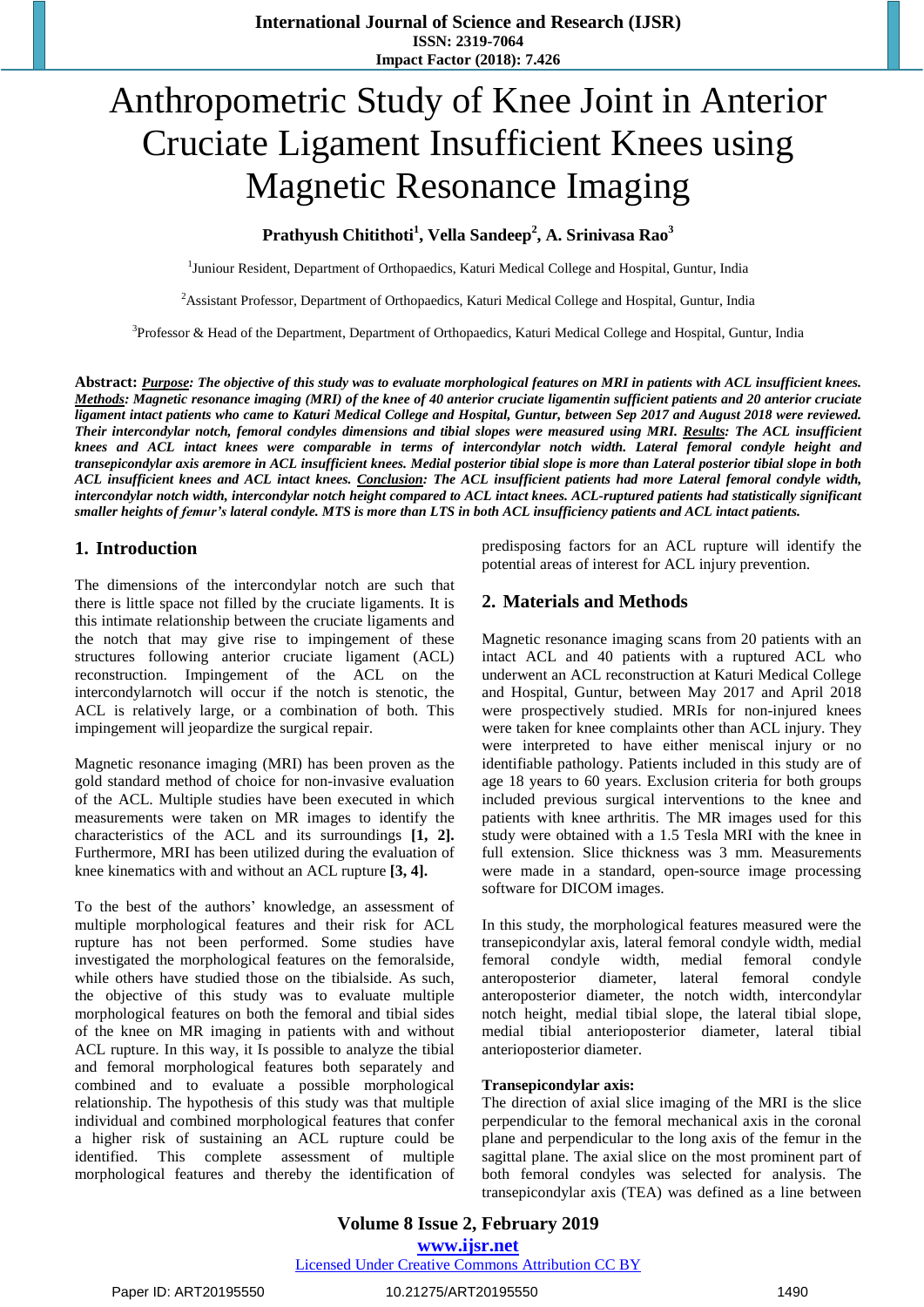the most medial and the most lateral prominences of the epicondyles.



**Figure 1:** Transepicondylar axis

#### **Femoral condyle width, Notch width and Notch height:**

It is measured in coronal view of the knee joint MRI. A line is drawn at the most inferior part of the femoral condyles. A line parallel to this line at the level of the popliteal groove is shown, where the notch width (NW), medialcondyle width (MCW) and lateral condyle width (LCW) were measured. Femoral condyle anterioposterior diameter is measured at a section of axial slice where maximum anterioposterior diameter of lateral condyle is present. A horizontal line is drawn touching both the posterior surfaces of medial and lateral femoral condyles. Lateral femoral condyle Anterioposterior diameter (LAP) is measured from the anterior most part of the condyle to the previous horizontal line. Medial femoral condyle anterioposterior diameter (MAP) is measured from the anterior most part of the condyle to the previous horizontal line



**Figure 2:** Lateral femoral condyle width (LFCW), Medial femoral condyle width (MFCW)



**Figure 3:** Lateral femoral condyle Anterioposterior diameter (LAP), Medial femoral condyle Anterioposterior diameter (MAP)

Notch width is measured at three different locations in axial section where the popliteal groove appears maximum width. First measurement at the a line through the centre of the popliteal groove (NW - PG), second measurement at the level of two thirds of the notch height (NW -2/3), the third measurement at the level of the articular margins (NW - IAM) of the medial and lateral femoral condyles. The intercondylar notch height (NH) which was the perpendicular distance from the apex of the notch to the horizontal line at the level of the articular margins of the medial and lateral femoral condyles. These measurements are also noted two sections above and two sections below this level.



**Figure 4:** Intercondylar Notch Height (NH), Notch width at level of two thirds of the notch height (NW -2/3), Notch width -popliteal groove (NW - PG), Notch width at the level of the articular margins (NW - IAM)

#### **Lateral femoral condyle height:**

This is measured on sagittal sections of the MRI at the level of maximum diameter of lateral femoral condyle. Two circles were drawn, one anterior and one posterior, respectively. These matched the rounded anterior and posterior profile of the lateral condyle. A line is drawn at the maximum distance between the two circles touching the

### **Volume 8 Issue 2, February 2019 www.ijsr.net** Licensed Under Creative Commons Attribution CC BY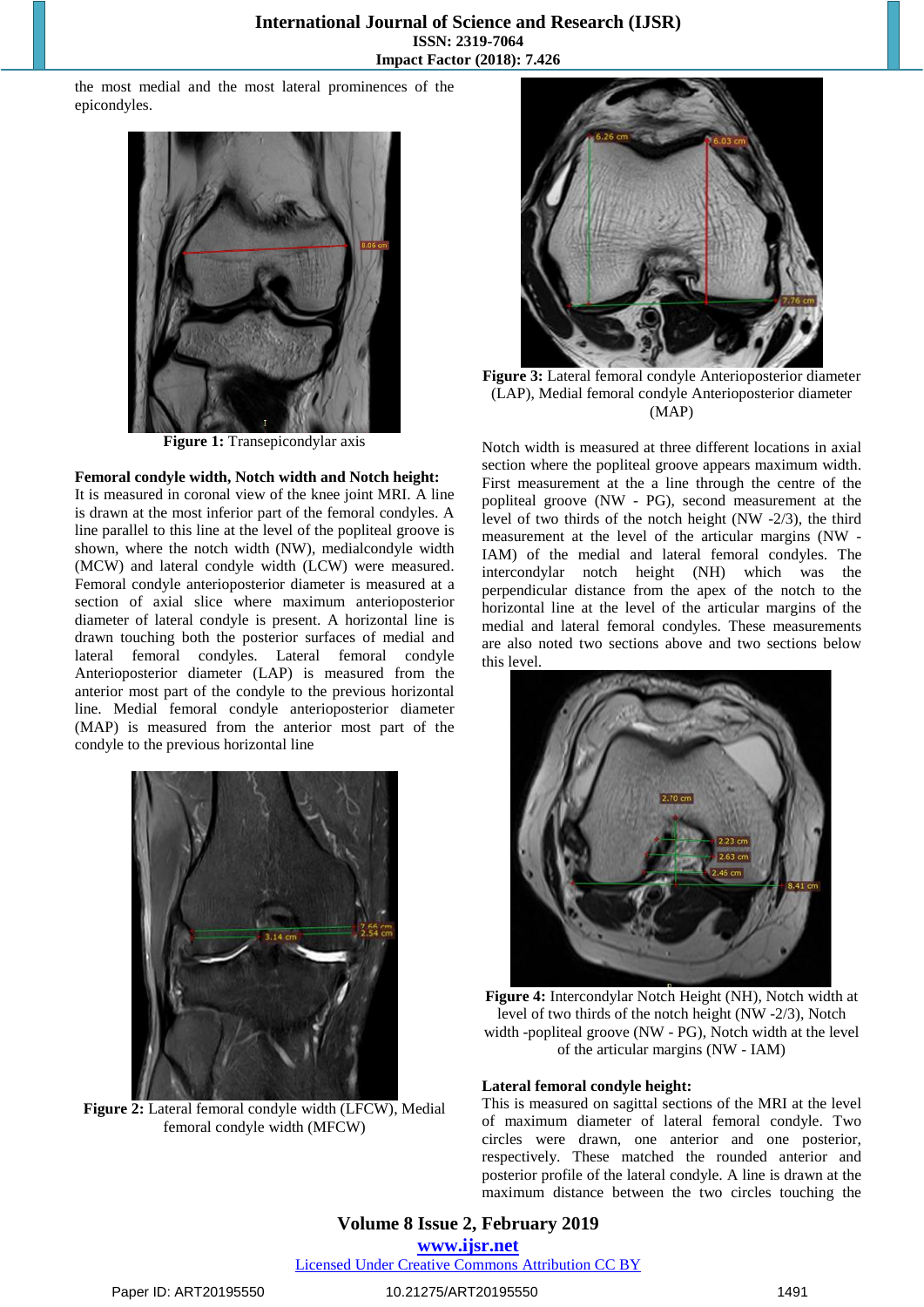#### **International Journal of Science and Research (IJSR) ISSN: 2319-7064 Impact Factor (2018): 7.426**

anterior and posterior corticals. Two lines parallel to this line were drawn, proximal line touching the posterior circle, distal line touching the anterior circle. The distance between these two lines is the measurement of height of the lateral femoral condyle (LFC-HT).



**Figure 5:** Height of the lateral femoral condyle (LFC-HT)

#### **Tibial plateau slope**

Medial tibial plateau slope (MTPS), Lateral tibial plateau slope (LTPS) were measured using the method proposed by Hashemi et al.**<sup>5</sup>**



**Figure 6:** Lateral tibial plateau slope (LTPS), Medial tibial plateau slope (MTPS)

ACL insufficiency and ACL intact groups were compared using the 2-sample t test. A p value of <0.05 was considered statistically significant.

#### **3. Results**

The ACL-injured and ACL-intact groups were comparable in terms of the TEA  $(7.626 \text{ VS } 7.4655, \text{ P } = 0.363)$ , LCW  $(2.685 \text{ vs } 2.277, \text{ p} = <0.001)$ , MCW  $(2.3675 \text{ vs } 2.3875, \text{ p} =$ 0.21), LAP (5.71575vs5.79, p = 0.011), MAP  $(5.4535 \text{vs} 5.616, p = <0.001)$ , At the level of maximum popliteal groove NW -2/3 (2.081 vs1.599, p= <0.001), NW – PG (2.30125vs2.1525, p=<0.001), NW – IAM  $(2.3745 \text{vs} 2.1165, \text{p} = \langle 0.001 \rangle, \text{NH} (2.3955 \text{vs} 2.1075, \text{p} =$  $\leq 0.001$ ), 2 levels above NW -2/3 (1.655vs1.579, p =  $\leq 0.001$ ), NW-PG (2.048vs2.033, p = 0.405), NW – IAM  $(2.068 \text{vs} 2.0415, \text{p} = 0.161)$ , NH  $(2.166 \text{vs} 2.423, \text{p} = <0.001)$ , 2 levels below NW-2/3 (2.167vs1.896, p= <0.001), NW –PG  $(2.207 \text{vs} 2.14, \text{ p} = 0.255)$ , NW – IAM  $(2.344 \text{vs} 2.154, \text{ p} =$  $< 0.001$ ), NH  $(2.12125 \text{vs} 1.822, \text{p} = < 0.001)$ , LFC – HT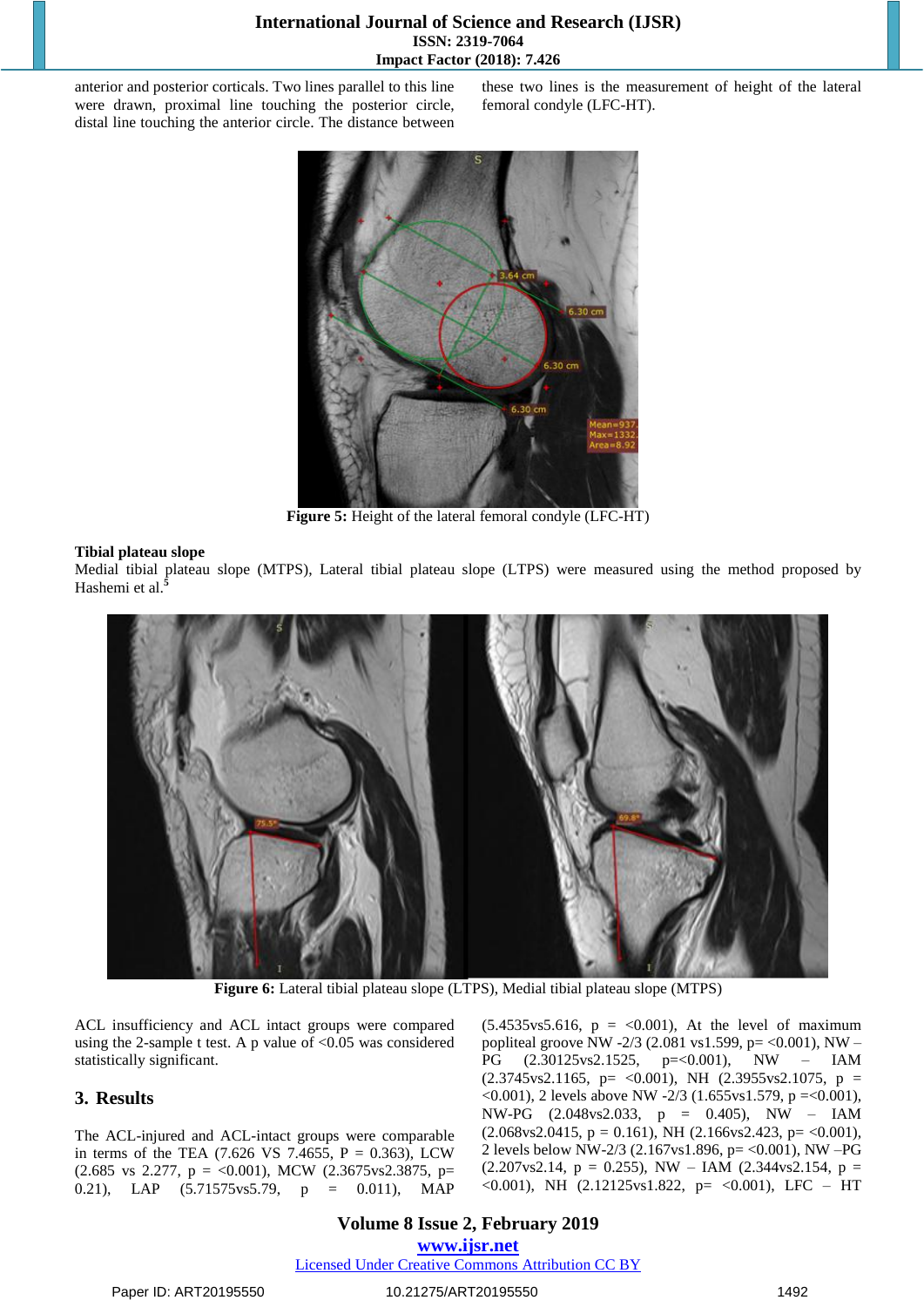$(3.497 \text{vs}3.666, \text{p} = 0.07)$ , LTPS  $(6.568 \text{vs}2.025, \text{p} = \langle 0.001 \rangle)$ , MTPS (9.208 $vs3.74$ , p= <0.001).

#### **4. Discussion**

Knee static stability is enabled by ligaments, menisci, joint capsule, and bony geometry, whereas knee dynamic stability is an integrated function of the neuromuscular system. Injury to the ACL can occur secondary to excessive valgus stress, forced external rotation of the femur on a fixed tibia, andhyperextension.**6-8** . The most important finding of the present study is that there were bony morphological differences between ACL-insufficiency patients and ACLintact subjects. Therefore, it is important to understand whether MRI measurements of bony morphology can be used reliably to determine a difference between ACL-injured patients and non-injured patients.

Transepicondylar axis is more in ACL Insufficiency patients 7.626cms when compared to ACL intact patients (7.465 cms). Lateral condyle width (LCW) is more in ACL Insufficiency patients (2.685 cms) when compared to ACL intact patients 2.277cms. Medial condyle width (MCW) is similar in both ACL Insufficiency patients 2.367 cms and ACL intact patients 2.387cms.



**Table 1:** TEA Width is more in ACL Injured knee inour study

Lateral femoral condyle anteroposterior diameter (LAP) is similar in both ACL insufficiency patients and ACL intact patients. Medial femoral condyle anteroposterior diameter (MAP) in ACL insufficiency patients (5.4535cms) is less than ACL intact patients (5.616cms).

At the level of maximum popliteal groove, Notch width at  $2/3<sup>rd</sup>$  height (NW -2/3) is 2.081cms in ACL insufficiency knees which is more than ACL intact knees (1.739cms). Which is still more than Kelly klassen study 1.62cms. Notch width at the maximum popliteal groove level  $NW - PG$  is 2.261 cms is more in ACL Insufficient knees when compared to ACL intact knees (2.152 cms) which is even more than Kelly klassen study 2.14cms.

Notch width at the inferior articular margin level NW– IAM is 2.194cms is more in ACL Insufficient knees when compared to ACL intact knees (2.116cms) which is even more than Kelly klassen study 1.94cms.

Our study has measured the same parameters two sections above and two sections below the level of maximum popliteal groove. Two sections above the measures are similar to ACL insufficient knees to ACL intact knees. Two sections below, Notch width at  $2/3<sup>rd</sup>$  height is more in ACL insufficiency patients and similar at popliteal groove and inferior articular margin.



**Table 2:** Notch Width (average of ACL insufficient knees and ACL Intact knees) is identical in both the studies.

Many studies have been performed previously to identify potential risk factors for ACL injury, and the femoral notch has been the main topic of interest. The majority of these studies have suggested that a smaller notch width and notch width index can be correlated to an ACL rupture **(9- 13) .**Studies have also shown that women have smaller notch sizes than men. This may lead to the assumption that the smaller notch possibly contributes to a higher frequency of ACL ruptures in women **(14-19) .** Lombardo et al. **(20)** described that there is no differences between ACL-injured and noninjured basketball players with respect to Notch width. Our study states that notch width is more in ACL insufficiency patients than ACL intact patients.

Notch height at Maximum popliteal grove section is more in ACL insufficiency patients (2.395 cms) when compared to ACL intact patients (2.107 cms), two sections above ACL intact patients (2.423cms) have more values ACL insufficiency patients (2.166cms). Two sections below notch height is more in ACL insufficiency patients (2.333cms) when compared to ACL intact patients (1.822cms).

Lateral femoral condyle height is more in ACL intact patients (3.656cms) when compared to ACL insufficiency patients (3.497cms). In Margarida et al (2016) also LFC-HT is more in ACL intact patients (4.52 cms) when compared to ACL insufficiency patients (4.125 cms). It was found that ACL-ruptured patients had statistically significant smaller heights of femur's lateral condyle.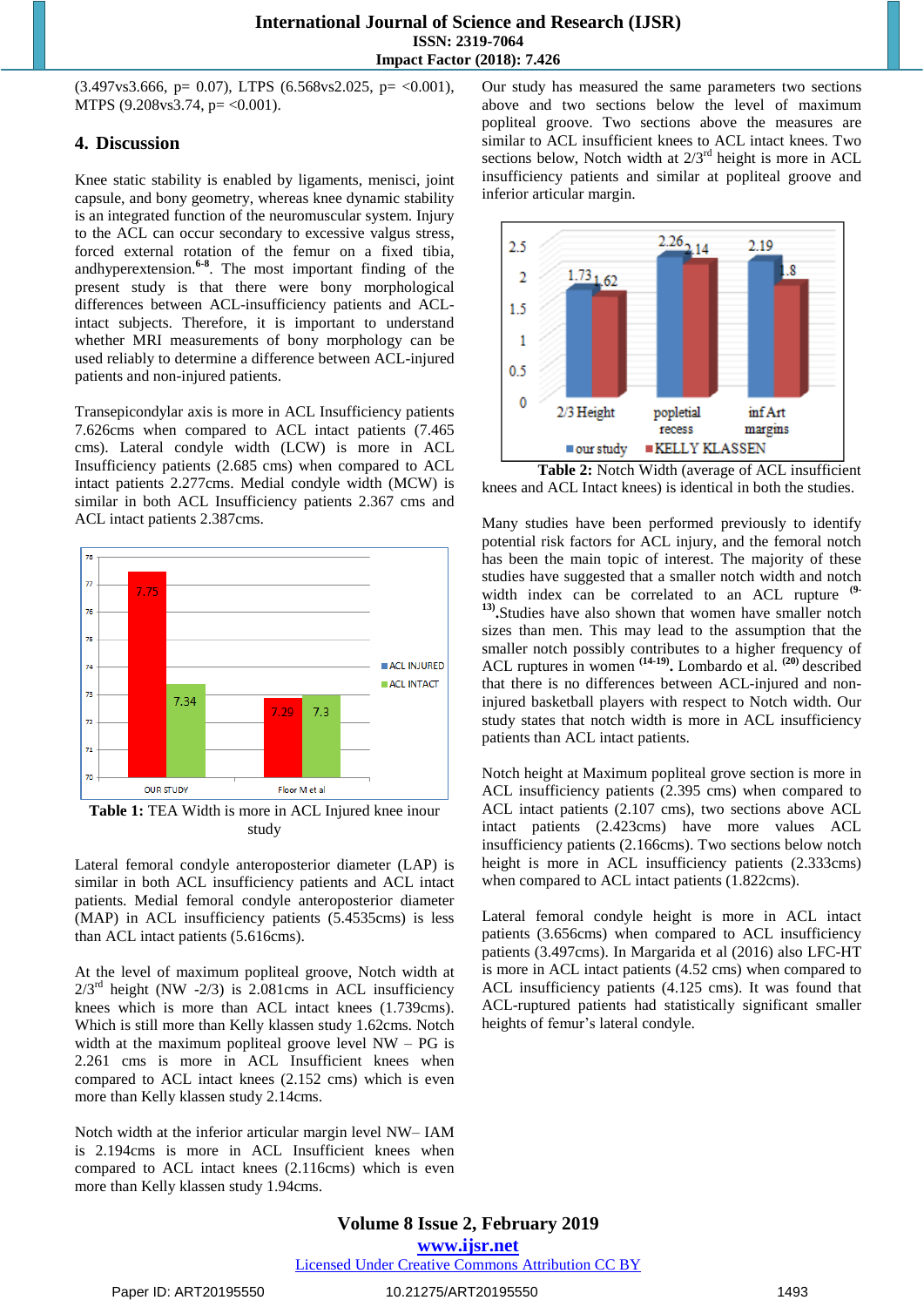

**Table 3:** LFC Height is more ACL Intact knees-both studies

Lateral tibial plateau slope is more in ACL insufficient patients  $(6.568^0)$  when compared to ACL intact patients  $(2.025^0)$ . Medial tibial plateau slope is more in ACL insufficient patients (9.208 $^{0}$ ) when compared to ACL intact patients  $(3.74^0)$ . In our study MTS is more than LTS both in ACL insufficiency patients and ACL intact patients. In lazar et al (2008) study LTS is more in ACL insufficiency patients' and MTS is more in ACL intact patients.

The geometry of the proximal tibia, in particular the PTS, is considered a factor of ACL injury.**(21-23) .**The PTS directly affects loading of the ACL during a compressive axial force and contributes to the propensity of the ACL to rupture. For every 10ºincrease in PTS, there is an associated 6-mm increase in tibial translation, and the Lachman test shows a 3-mm increase for every 10º increase in the tibialslope.20 In a cadaveric study, a small increase inthe tibial slope does not affect anteroposterior translation or in situ force in the cruciate ligaments. Nonetheless, increasing slope causes an anterior shift in the tibia resting position that is accentuated underaxial loads. Altering the tibial slope may therefore be beneficial for ACL-deficient or posterior cruciate ligament– deficient knees to improve joint congruity.**(24) .**

#### **5. Conclusion**

The ACL insufficient patients have more Lateral femoral condyle width, intercondylar notch width, intercondylar notch height compared to ACL intact knees. ACL-ruptured patients had statistically significant smaller heights of femur's lateral condyle. MTS is more than LTS in both ACL insufficiency patients and ACL intact patients.

# **References**

- [1] Frobell RB (2011) Change in cartilage thickness, posttraumatic bone marrow lesions, and joint fluid volumes after acute ACL disruption: a two-year prospective MRI study of sixty-one subjects. J Bone Joint Surg Am 93:1096–1103
- [2] Oldrini G, Teixeira PG, Chanson A, Erpelding ML, Osemont B, Louis M, Blum A (2012) MRI appearance of the distal insertion of the anterior cruciate ligament

of the knee: an additional criterion for ligament ruptures. Skeletal Radiol 41:1111–1120

- [3] Espregueira-Mendes J, Pereira H, Sevivas N, Passos C, Vasconcelos JC, Monteiro A, Oliveira JM, Reis RL (2012) Assessment of rotatory laxity in anterior cruciate ligament-deficient knees using magnetic resonance imaging with Porto-knee testing device. Knee Surg Sports TraumatolArthrosc 20:671–678
- [4] Haughom BD, Souza R, Schairer WW, Li X, Ma CB (2012) Evaluating rotational kinematics of the knee in ACL-ruptured and healthy patients using 3.0 Tesla magnetic resonance imaging. Knee Surg Sports TraumatolArthrosc 20:663–670
- [5] Hashemi J, Chandrashekar N, Gill B, Beynnon BD, Slauterbeck JR, Schutt RC Jr, et al. The geometry of the tibial plateau and its influence on the biomechanics of the tibiofemoral joint. J Bone Joint Surg Am 2008;90:2724–34.
- [6] Childs SG. Pathogenesis of anterior cruciate ligament injury. OrthopNurs 2002;21:35–40.
- [7] Hootman JM, Dick R, Agel J. Epidemiology of collegiate injuries for 15 sports: summary and recommendations for injury prevention initiatives. J Athl Train 2007;42:311–9.
- [8] Griffin LY, Agel J, Albohm MJ, Arendt EA, Dick RW, Garrett WE, et al. Noncontact anterior cruciate ligament injuries: risk factors and prevention strategies. J Am AcadOrthopSurg 2000;8:141–50.
- [9] Cha JH, Lee SH, Shin MJ, Choi BK, Bin SI (2008) Relationship between mucoid hypertrophy of the anterior cruciate ligament (ACL) and morphologic change of the intercondylar notch: MRI and arthroscopy correlation. Skeletal Radiol 37:821–826
- [10] Domzalski M, Grzelak P, Gabos P (2010) Risk factors for Anterior Cruciate Ligament injury in skeletally immature patients: analysis of intercondylar notch width using Magnetic Resonance Imaging. IntOrthop 34:703–707
- [11] LaPrade RF, Burnett QM 2nd (1994) Femoral intercondylar notch stenosis and correlation to anterior cruciate ligament injuries. A prospective study. Am J Sports Med 22:198–202
- [12] Shelbourne KD, Davis TJ, Klootwyk TE (1998) The relationship between intercondylar notch width of the femur and the incidence of anterior cruciate ligament tears. A prospective study. Am J Sports Med 26:402– 408
- [13] Shelbourne KD, Facibene WA, Hunt JJ (1997) Radiographic and intraoperative intercondylar notch width measurements in men and women with unilateral and bilateral anterior cruciate ligament tears. Knee Surg Sports TraumatolArthrosc 5:229–233
- [14] Murshed KA, Cicekcibasi AE, Karabacakoglu A, Seker M, Ziylan T (2005) Distal femur morphometry: a gender and bilateral comparative study using magnetic resonance imaging. SurgRadiolAnat 27:108– 112
- [15] Stijak L, Radonjic V, Nikolic V, Blagojevic Z, Aksic M, Filipovic B (2009) Correlation between the morphometric parameters of the anterior cruciate ligament and the intercondylar width: gender and age differences. Knee Surg Sports TraumatolArthrosc 17:812–817

# **Volume 8 Issue 2, February 2019**

**www.ijsr.net**

Licensed Under Creative Commons Attribution CC BY